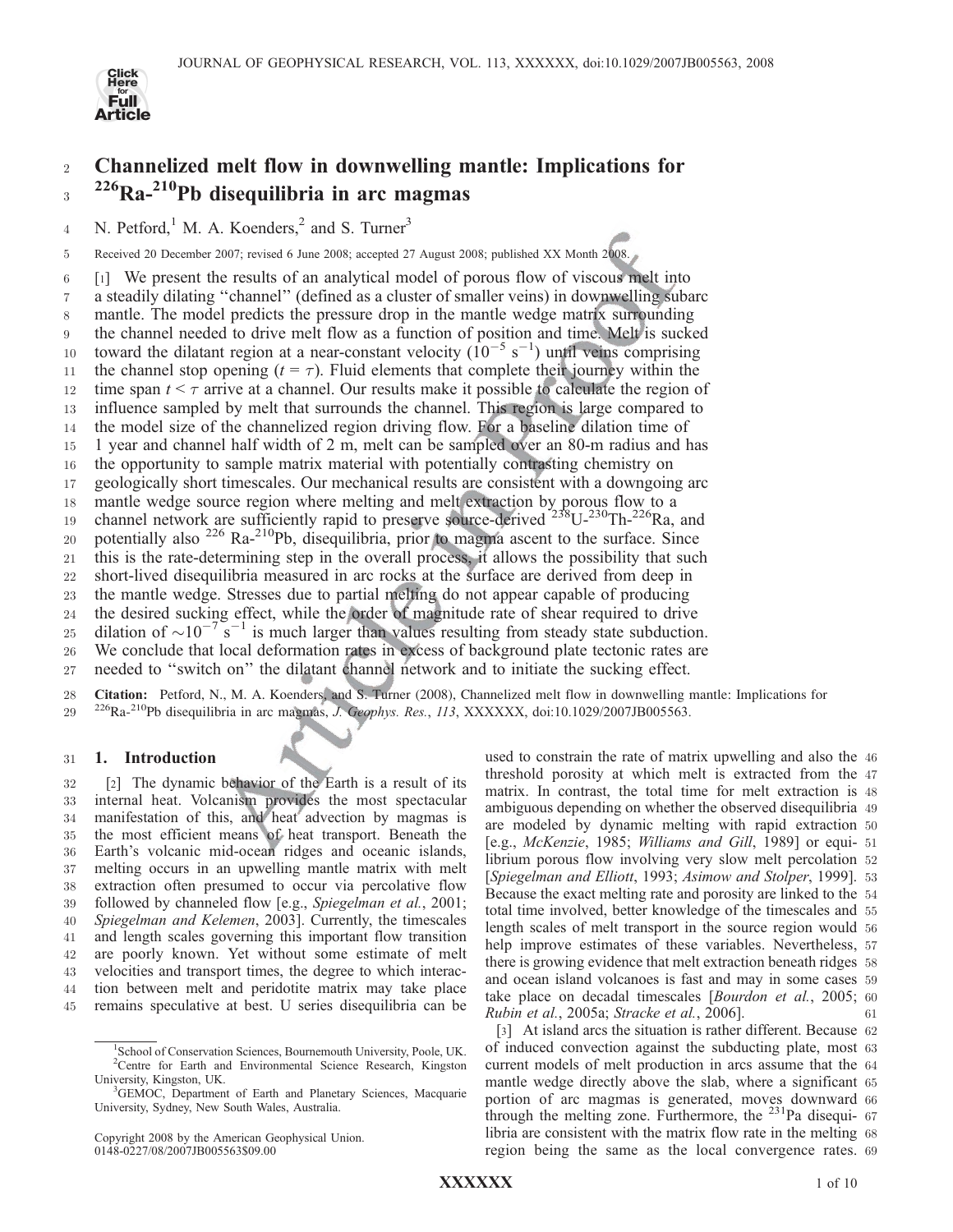

Figure 1. Geometry of the channel, defined as a highporosity ( $n = 0.4$ ) dilational zone comprising numerous smaller veins. Three regions are identified: 0, where the dilation occurs; plus, almost undeformable permeable material to the right of 0 at  $x > \delta$ ; and minus, almost undeformable permeable material to the left of 0 at  $x < -\delta$ .

70 Although recent work suggests that decompression melting

 due to viscous entrainment may also take place in some arcs [Conder et al., 2002], the problem of melt extraction in a downwelling matrix still requires attention. Additionally, 226Ra excesses in arc lavas correlate with trace element indices of fluid addition (e.g., Sr/Th) and so are inferred to result from fluid addition from the subducting plate. Criti- cally, because this implies these signals originate at the base of the melt region, their preservation allows important constraints to be placed on the magma extraction rate, and 80 this may be on the order of  $100-1000$  m a<sup>-1</sup> [*Turner et al.*, 2001]. Although porous flow models can also produce large  $^{226}$ Ra excesses [*Spiegelman and Elliott*, 1993], they do not predict a positive correlation with Sr/Th.

 [4] In contrast to creeping flow modeled successfully for mid-ocean ridges, these higher transport rates require channel-dominated melt ascent toward the surface. How- ever, an important condition remains, namely, that the melt is supplied to channels over some governing length scale fast enough that short-lived isotope disequilibria are preserved. Such high rates require a fluid dynamical explanation, yet they appear incompatible with a transport process governed 92 purely by compaction and simple porous flow [e.g., *Sleep*, 1988; Stevenson, 1989; Maaloe, 2005].

 [5] Clearly, there is a need to develop physical models for melt transport in the mantle wedge above a subducting slab analogous to those put forward for melt extraction at mid-97 ocean ridges [e.g., Aharonov et al., 1995; Spiegelman et al., 2001; Spiegelman and Kelemen, 2003], whereby an initially small melt fraction, distributed at or along grain boundaries, develops into a channelized network. More generally, in order to develop a self-consistent model of subduction zones, there is a need to explore physical processes that take place in the mantle wedge on short temporal and spatial scales [e.g., van Keken, 2003]. As a first step toward this goal, we present the initial results of an analytical study of melt flow in porous, downwelling arc mantle. We assume a simple 1-D geometry where melt flows radially toward a zone of reduced pressure, defined macroscopically as a linear channel of constant half width bounding a cluster of smaller veins that open incrementally over a fixed timescale.

From this, we seek as a first step to establish a rigorous 111 solution to the mechanics of the problem and provide order 112 of magnitude estimates of (1) the characteristic pressure 113 gradients needed to drive porous flow of melt toward a 114 dilating channel, (2) the maximum distance (or radius of 115 influence) surrounding a dilating channel from which melt 116 can be sampled such that a required activity ratio is pre- 117 served, and (3) the possible mechanism(s) governing dilation 118 in downwelling mantle. Once the theory part is established, 119 the way is paved for further (numerical) work that can model 120 the flow process in more detail. 121

# **2. Model Geometry and Assumptions** 122

[6] The majority of U series evidence to date points to the 123 need for some kind of channelized flow in the mantle [e.g., 124 McKenzie, 1985; Turner et al., 2001, 2003; Stracke et al., 125 2006]. Yet despite this, some element of porous flow must 126 still prevail at the outset of the transport process [e.g., 127 Spiegelman et al., 2001]. Our goal at this stage is not to 128 model channel formation itself but rather to show under 129 what conditions melt flow will be fast enough to preserve 130 isotopic disequilibrium in the source region (note we use 131 "channel" here to describe some form of linear, dilatant 132 feature as distinct from a brittle crack). 133

[7] A sketch of the simple geometry under investigation 134 is shown in Figure 1. The model comprises a central region 135 (or channel) that contains dilational structures or veins (for 136 want of a better word). The half width of the channel  $\delta$  is of 137 the order of meters (we use a guideline number of  $\delta = 2$  m in 138 our calculations), comparable with estimates from Takahashi 139 [1992] of vein and channel structures in mantle rocks now 140 preserved at the surface. The permeability in the dilating 141 channel is much greater than that of the surrounding rock. In 142 order to estimate its value, we employ the well-known 143 Kozeny-Carman formula, which is normally used for 144 granular materials. Let the length scale  $d$  between the 145 veins comprising the channel be of the order of  $10^{-2}$  m and 146 the melt fraction (porosity)  $n_0 = 0.2$ , then the permeability in 147 the region that is dominated by the vein system comes out as 148  $\kappa_0 = d^2 n_0^3/[150(1 - n_0)^3] \simeq 10^{-8} \text{ m}^2$ ; this value will be fixed 149 arbitrarily as a guideline number to allow us to focus on the 150 details of the process. The channel is surrounded by mantle 151 with fixed lower permeability:  $\kappa = 10^{-14}$  m<sup>2</sup>. The conduc- 152 tivities in the channel and surrounding rock related to 153 the permeabilities through the viscosity  $\eta$  are  $k_0 = \kappa_0/\eta$  154 and  $k = \kappa/n$  155 and  $k = \kappa/\eta$ .

## 3. Flow Equations 156

[8] The melt density and viscosity remain constant during 157 flow. We solve for the average pressure drop in the channel 158 and recover the associated flow rate as melt is sucked 159 toward it. Three regions are identified (Figure 1): ''zero,'' 160 where the channel is located; "plus," almost undeformable 161 permeable material to the right of 0 at  $x > \delta$ ; and "minus," 162 almost undeformable permeable material to the left of 0 at 163  $x < -\delta$ . The flow is driven by a strain that is ramped up to a 164 value  $e_0$  in a time  $\tau$ . For  $t > \tau$  the strain is kept constant at 165  $e_0$ . The magma is compressible with compressibility  $\beta$ ; the 166 porosities are  $n_0$  in the channel and n in the surrounding 167 rock. The fluid excess pressure is denoted by  $p$ . 168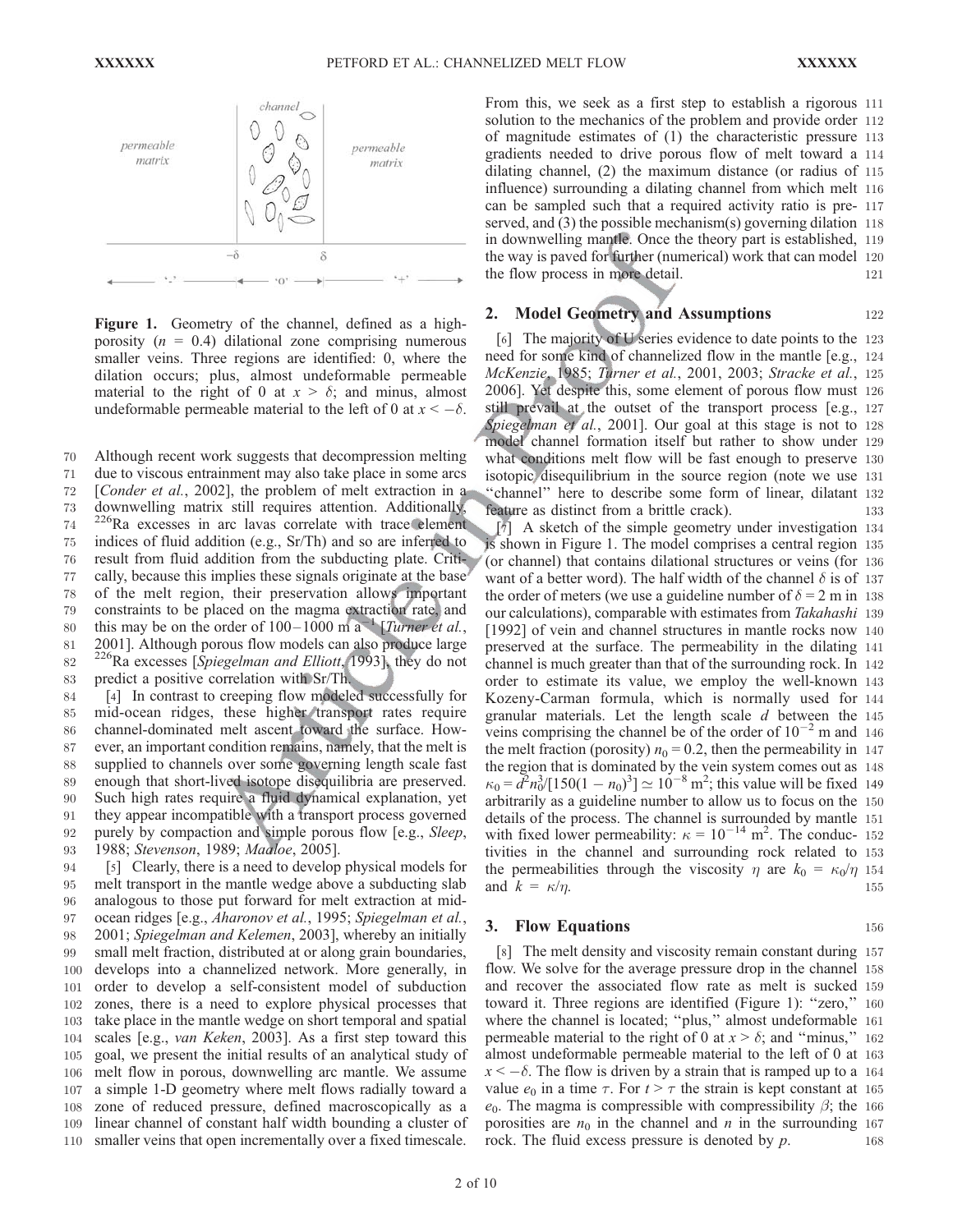191

t1.1 Table 1. Sensitivity Analysis Showing Effects of Changes to Variables Listed in Table 2

| t1.2 |                                                                      | Largest Distance (m) | Time to $x = 0$ |
|------|----------------------------------------------------------------------|----------------------|-----------------|
| t1.3 | Value (see Table 2)                                                  | 100                  |                 |
|      | t1.4 $\tau = 10^8$ s                                                 | 100                  | $\tau$          |
|      | t1.5 $\delta = 4$ m                                                  | 100                  | $1.3\tau$       |
|      | t1.6 $\beta = 10^{-9}$ Pa <sup>-1</sup>                              | 100                  | $3\tau$         |
|      | t1.7 $k = 10^{-10}$ m <sup>2</sup> Pa <sup>-1</sup> s <sup>-1</sup>  | 100                  | $\tau$          |
|      | t1.8 $k_0 = 10^{-9}$ m <sup>2</sup> Pa <sup>-1</sup> s <sup>-1</sup> | 100                  | $\tau$          |
|      | t1.9 $e_0 = 0.05$                                                    | 50                   | $\tau$          |
|      | t1.10 $n = 0.005$                                                    | 25                   | $1.1\tau$       |
|      | t1.11 $n_0 = 0.4$                                                    | 100                  | $1.2\tau$       |

169 [9] Biot's equation reads

$$
k_0 \frac{\partial^2 p}{\partial x^2} = n_0 \beta \frac{\partial p}{\partial t} + \frac{\partial e}{\partial t} \quad (-\delta < x < \delta) \tag{1}
$$

170

$$
k\frac{\partial^2 p}{\partial x^2} = n\beta \frac{\partial p}{\partial t} \quad (x > \delta, \ x < -\delta). \tag{2}
$$

# 172 [10] The boundary conditions are

175

$$
p(-\delta - \varepsilon, t) = p(-\delta + \varepsilon, t) \quad (\varepsilon \to 0), \tag{4}
$$

 $p(\delta - \varepsilon, t) = p(\delta + \varepsilon, t) \quad (\varepsilon \to 0),$ 

177

$$
k_0 \frac{\partial p}{\partial x} (\delta - \varepsilon, t) = k \frac{\partial p}{\partial x} (\delta + \varepsilon, t) (\varepsilon - 0), \qquad (5)
$$

179

$$
k_0 \frac{\partial p}{\partial x}(-\delta + \varepsilon, t) = k \frac{\partial p}{\partial x}(-\delta - \varepsilon, t) \quad (\varepsilon \to 0), \tag{6}
$$

182

$$
\frac{\partial p}{\partial x}(\pm L, t) = 0 \quad (L \to \infty). \tag{7}
$$

185 [11] The solution is obtained by Laplace transform. Full 186 details are given in Appendix A. The solution of the 187 problem is given in terms of functions  $\Psi_0(\zeta, t)$  and 188  $\Psi_1(\zeta, t)$ ; these depend on the time it takes for the veins 189 to open  $(\tau)$ . In Appendix A, their form is derived

$$
\Psi_0(\zeta, t) = -\frac{\zeta \sqrt{t} \exp\left(-\frac{\zeta^2}{4t}\right)}{\tau \sqrt{\pi}} \n+ \frac{\left(2t + \zeta^2\right) \left[1 - \text{erf}\left(\frac{\zeta}{2\sqrt{t}}\right)\right]}{2\tau} \quad (t < \tau) \n= 1 + \frac{\zeta\left(\exp\left(\frac{-\zeta^2}{4(t - \tau)}\right)\sqrt{t - \tau} - \exp\left(\frac{-\zeta^2}{4t}\right)\sqrt{t}\right)}{\tau \sqrt{\pi}} \n\cdot \frac{\left(2t - 2\tau + \zeta^2\right) \text{erf}\left(\frac{\zeta}{2\sqrt{t - \tau}}\right) - \left(2t + \zeta^2\right) \text{erf}\left(\frac{\zeta}{2\sqrt{t}}\right)}{2\tau} \n\cdot (t > \tau)
$$
\n(8)

$$
\Psi_{1}(\zeta,t) = \frac{2\sqrt{t}\exp\left(-\frac{\zeta^{2}}{4t}\right)}{\tau\sqrt{\pi}} - \frac{\zeta\left[1 - \text{erf}\left(\frac{\zeta}{2\sqrt{t}}\right)\right]}{\tau} \quad (t < \tau)
$$
\n
$$
= -\frac{2\left(\exp\left(\frac{-\zeta^{2}}{4(t-\tau)}\right)\sqrt{t-\tau} - \exp\left(\frac{-\zeta^{2}}{4t}\right)\sqrt{t}\right)}{\tau\sqrt{\pi}} - \frac{\zeta\left[\text{erf}\left(\frac{\zeta}{2\sqrt{t-\tau}}\right) - \text{erf}\left(\frac{\zeta}{2\sqrt{t}}\right)\right]}{\tau} \quad (t > \tau). \tag{9}
$$

[12] The superficial velocity (that is, the fluid discharge 194 per unit time and area) of melt flowing toward the channel is 195 simply 196

$$
v = -k \frac{\partial p}{\partial x}.\tag{10}
$$

For convenience, two parameters with the dimension 199 por convenience, two parameters with the dimension 199<br>of  $\sqrt{s}$  m<sup>-1</sup> are introduced:  $\mu_0 = \sqrt{n_0 \beta / k_0}$  and  $\mu = \sqrt{n_0 \beta / k_0}$ . The pore pressure (as a function of position and time) due to 201 the opening vein in the region marked plus is 202

$$
p(x,t) = \frac{e_0 k_0 \mu_0}{\beta n_0 (k\mu + k_0 \mu_0)} \sum_{j=0}^{\infty} \left( \frac{-k\mu + k_0 \mu_0}{k\mu + k_0 \mu_0} \right)^j
$$
  
 
$$
\cdot \left[ \Psi_0(\mu(x - \delta) + 2(j+1)\mu_0 \delta, t) - \Psi_0(\mu(x - \delta) + 2j\mu_0 \delta, t) \right],
$$
 (11)

and the superficial velocity turns out to be 204

$$
v(x,t) = -\frac{e_0 k k_0 \mu_0 \mu}{\beta n_0 (k \mu + k_0 \mu_0)} \sum_{j=0}^{\infty} \left( \frac{-k \mu + k_0 \mu_0}{k \mu + k_0 \mu_0} \right)^j
$$

$$
\cdot \left[ \Psi_1(\mu(x - \delta) + 2(j + 1)\mu_0 \delta, t) - \Psi_1(\mu(x - \delta) + 2j\mu_0 \delta, t) \right].
$$
 (12)

[14] The corresponding actual melt velocity is  $v(x, t)/n$ . 207

#### **4. Results** 208

[15] Our primary aim here is to model the magnitude of 209 melt flow in response to pressure reductions associated with 210 the opening up of channels as defined in Figure 1 in the 211 mantle wedge (how the channels themselves might happen 212 to form is discussed in section 5). There is no simple scaling 213 in this problem as there are three length scales:  $\lambda_1 = \mu_0^{-1}$  214 In this problem as there are three length scales:  $\lambda_1 - \mu_0$  214<br>  $\sqrt{\tau}$ ,  $\lambda_2 = \mu^{-1} \sqrt{\tau}$ , and  $\lambda_3 = \delta$ . The timescales are to  $\tau$  as well 215 as to the factors  $\beta n_0(k\mu + k_0\mu_0)/(e_0k k_0\mu_0\mu\lambda_i)$  (i = 1,2,3). So, 216 here it is important to have some idea of the variable range 217 for results to be presented. Naturally, there is an element of 218 speculation in the parameter values as no precise measure- 219 ments are available. In our simple model we take  $\tau$  (dilation 220) time) as 1 year. This is arbitrary. Any other value of  $\tau$  is, of 221 course, permitted (see section 4); examples include scaling 222 the channel opening time to a short-lived isotope half-life. 223 Relevant values are summarized in Table 1. To begin with, 224 the pressure as a function of position and time is obtained. 225 This is illustrated here for a choice of parameters (melt 226 viscosity, melt fraction, etc.) as given in Table 1 with the 227 exception of k, which is set to  $10^{-10}$  Pa<sup>-1</sup> m<sup>2</sup> s<sup>-1</sup>; the 228 reason for the deviation of the permeability parameter is that 229 this choice results in rather smoother curves, which are 230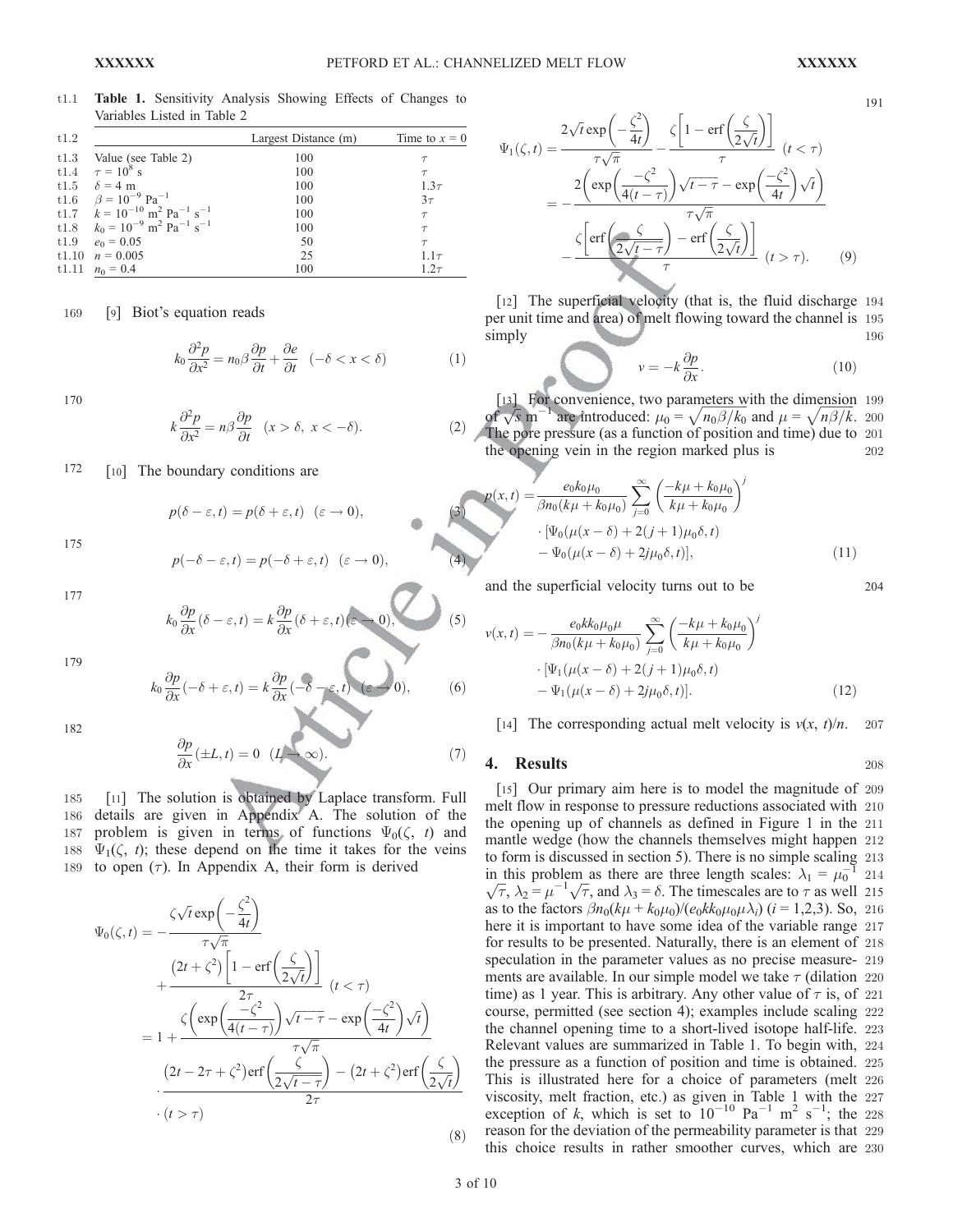

**Figure 2.** Pressure as a function of nondimensional position at various times  $(t)$ . All parameters are as in Table 1 except  $k = 10^{-10}$  Pa<sup>-1</sup> m<sup>2</sup> s<sup>-1</sup>. Solid lines show the pressure history as the channel is opening  $(t < \tau)$  and dashed lines show the pressure history where  $t \ge \tau$ . The behavior is such that after a short time the pressure settles back to a value close to initial. The pressure drop is, however, active over a wide area.

231 desirable for illustrative purposes. Figure 2 shows the 232 pressure as a function of position in the plus region, plotted 233 as a function of position (expressed in  $\delta$ ) at various times. It

234 is seen that the pressure falls as the channels open up (a

235 good analogy is that of drawing fluid into a syringe at a

236 fixed rate) and that the region of influence is large compared

to the size of the channelized region. When the channel 237 opening ceases (at  $t = \tau$ ), the pressure rapidly returns to the 238 equilibrium value  $p = 0$  while the magnitude of the pressure 239 gradient (and, thus, the fluid velocity) decreases. In the 240 example here, the gradient is already negligible after  $t = 2\tau$ . 241 This behavior is exactly as one would expect it. The 242



Figure 3. Trajectories of fluid elements for the parameter values in the Table 1. Melt is drawn toward the opening channel by pressure gradients set up as the channel widens over the period of 1 year, after which the pressure gradient is shut off. The channel is located at position  $t/\tau = 1.0$ . Fluid will reach this position from a distance  $x_1(t)$  of up to 80 m away.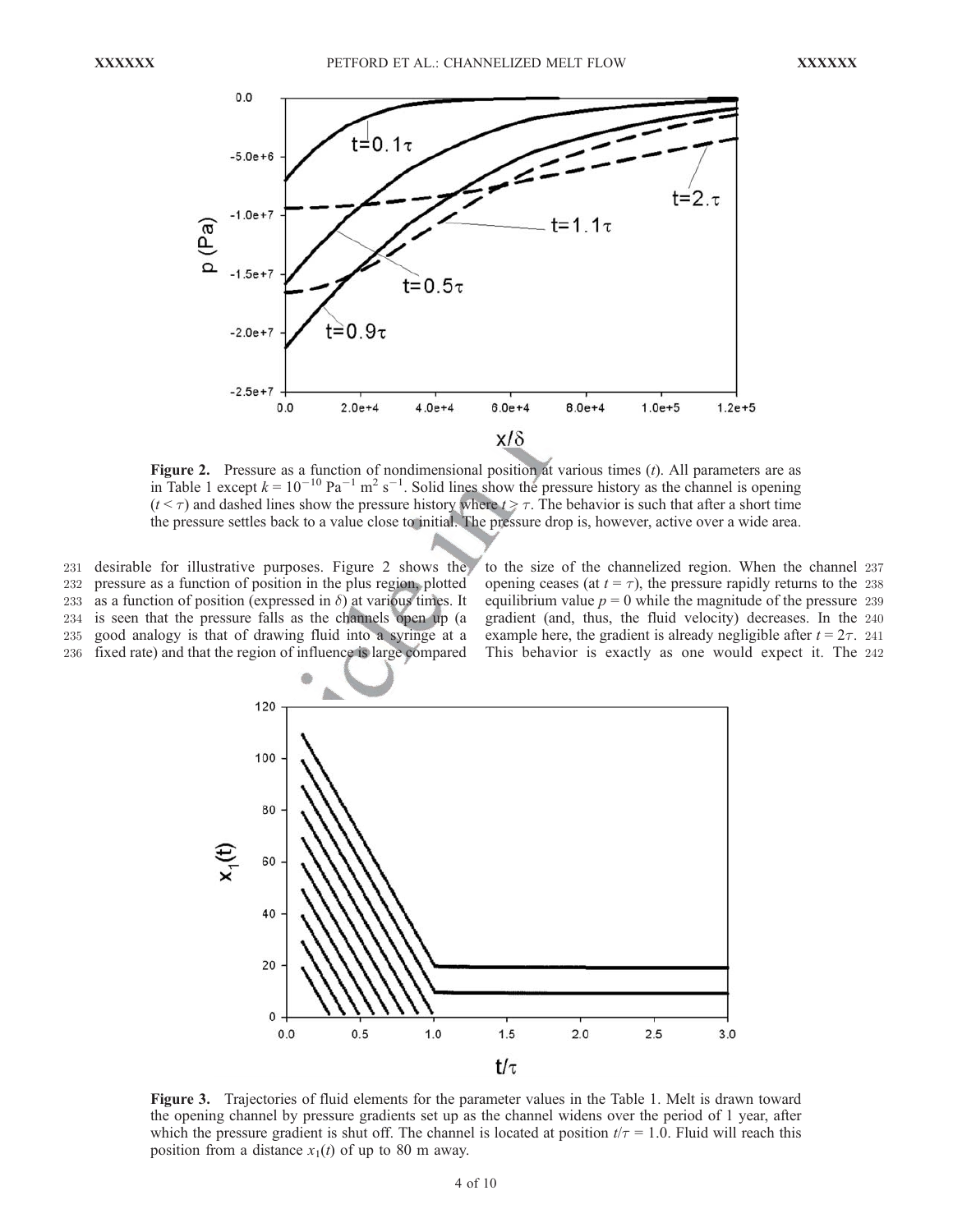

Figure 4. The same calculation as shown in Figure 3 but where the melt phase is slightly compressible (due, for example, to the presence of dissolved gas). This small but significant effect results in some degree of flow relaxation even after sucking has stopped. For example, calculated fluid trajectories in excess of 80 m distance can reach the channel but on a timescale slightly greater than  $t/\tau = 2.6$ .

243 question is, however, how far will a fluid element travel in

- 244 the process? To answer this question, trajectories are calcu-
- 245 lated. The actual fluid velocity in the plus region is  $v(x,t)/n$ ,
- 246 and, therefore, the location  $x_1$  of a fluid element at time t

247 that was initially at  $x_0$  is

$$
x_1(t) = x_0 + \int_0^t v(x_1(t), \bar{t}) dt.
$$
 (13)

Numerically, this formula is easily interpreted. The location 249 difference at time  $t$  in a step  $dt$  is 250

$$
x_1(t + dt) - x_1(t) = v(x_1(t), t)dt.
$$
 (14)

[16] The trajectories for this example are plotted in 253 Figure 3. It is seen that during dilation ( $t < \tau$ ) the velocity 254 of a fluid element is almost constant. After the opening of the 255 veins has ceased, the velocity becomes virtually zero. From 256



Figure 5. Trajectories as in Figure 4 but with a logarithmic time axis, emphasizing the effect of melt compressibility.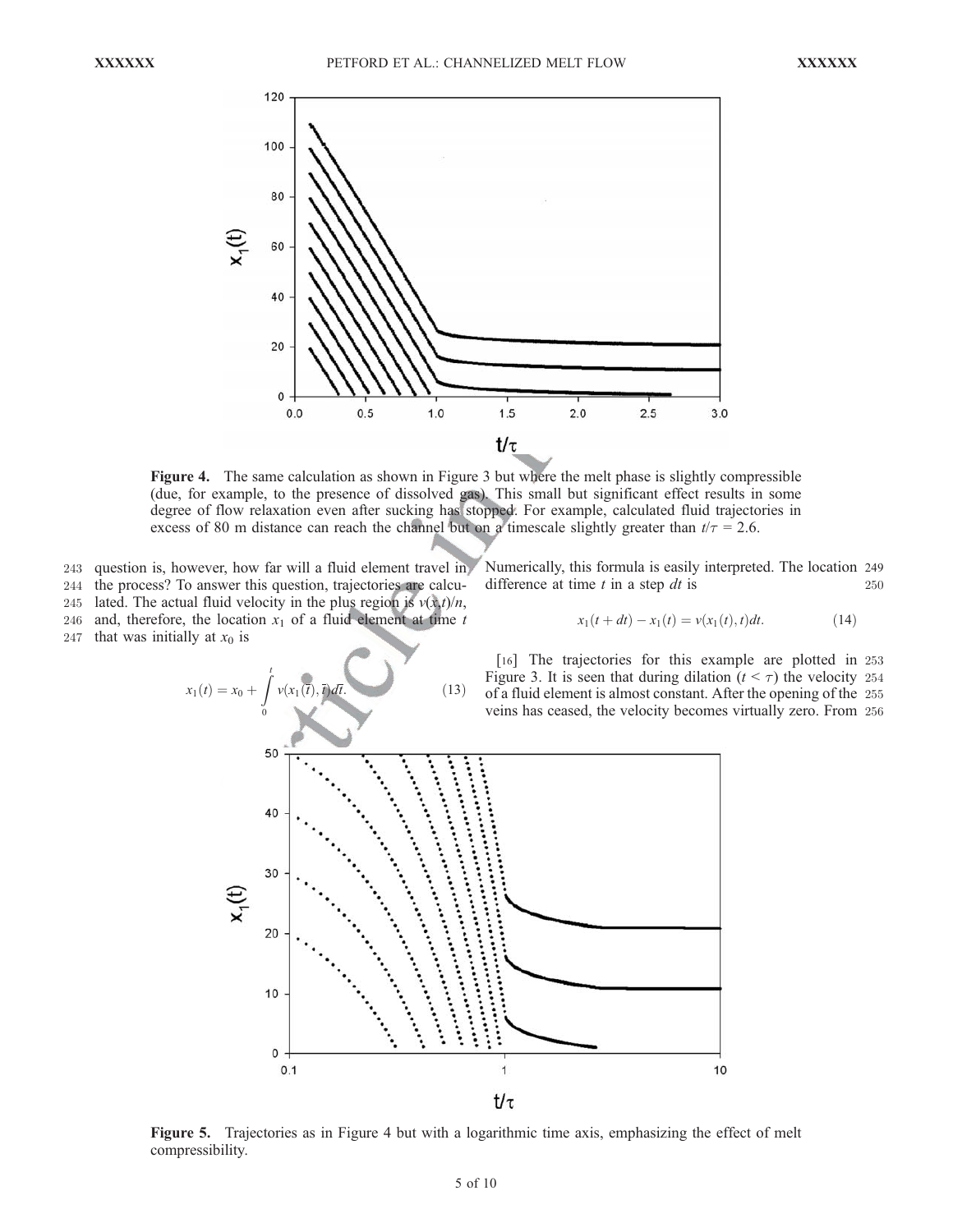t2.1 Table 2. Values and Constants Used in the Analytical Model

| Process                            | Symbol           | Value           | Unit                                     |
|------------------------------------|------------------|-----------------|------------------------------------------|
| Channel opening volume strain      | $e_0$            | 0.1             |                                          |
| Melt viscosity                     | $\eta$           | 1.0             | Pa s                                     |
| Permeability of the channel region | $k_0$            | $10^{-8}$       | $Pa^{-1}$ m <sup>2</sup> s <sup>-1</sup> |
| Matrix permeability                | k                | $10^{-12}$      | $Pa^{-1}$ m <sup>2</sup> s <sup>-1</sup> |
| Melt compressibility               | ß                | $10^{-10}$      | $Pa^{-1}$                                |
| Shear strain in the zero region    | $\gamma$         | $10^{-7}$       | $s^{-1}$                                 |
| Porosity of the channel region     | $n_0$            | 0.4             |                                          |
| Matrix porosity (melt fraction)    | $\boldsymbol{n}$ | 0.001           |                                          |
| Half width of the channel region   | δ                | 2               | m                                        |
| Channel opening time               |                  | 10 <sup>7</sup> | S                                        |

 this, it is concluded that fluid elements that complete their 258 journey toward the central region within the time span  $t < \tau$  will arrive in the channelized region, while those that do not complete their journey in this period will not. The trajecto- ries plotted in Figure 3 suggest that for the model parameters listed in Table 1, melt located within a radius of some 100 m of the channel zone will arrive there within the nondimen-264 sional timescale  $(t/\tau = 1)$ . The melt flow velocity for this 265 trajectory is  $x_1(t)/\tau = 80$  m/3  $\times$  10<sup>7</sup> s = 2.5  $\times$  10<sup>-6</sup> m s<sup>-1</sup> 266 ( $\sim$ 0.22 m a<sup>-1</sup>). A fluid element located 110 m away will not make it to the channel unless the listed variables are changed. Sensitivity analysis suggests that matrix flow is relatively insensitive to matrix permeability.

 [17] The same calculation is shown in Figure 4, this time for a melt phase that is slightly more compressible (due to the 272 assumed presence of dissolved volatiles):  $\beta = 10^{-9}$  Pa<sup>-1</sup>. 273 Here it is seen that for  $t > \tau$  there is still a small velocity associated with the relaxation of the compressible melt. This would imply that fluid elements that cannot reach the ''0'' 276 region in a time  $t < \tau$  may still travel a short distance. A more careful study of this effect is depicted in Figure 5, where the timescale has been stretched by using a logarithmic scale. It is observed that the relaxation effect is confined to trajecto-280 ries that were already close to the "0" region at time  $t = \tau$ . [18] A sensitivity analysis is now carried out. Results are given in Table 1. We record the largest distance of a fluid 283 element at time  $t = 0$  that arrives at the center of the channel. All parameters are as in Table 2, except for the variation of one that is listed.

# 287 5. Discussion

# 288 5.1. Comparison With Melt Transport Models 289 Beneath Ridges

 [19] For melt extraction in a subduction setting, the matrix downwelling velocity imposes a key timescale. For 292 most subduction zones this is of the order  $5-10$  cm a<sup>-1</sup> (see compilation by Plank and Langmuir [1998]). Although decompression melting cannot be ruled out beneath some arcs [Conder et al., 2002], by and large, arc mantle differs significantly from mid-ocean ridges and ocean islands in that the segregation process is coupled with the matrix upwelling velocity [Stracke et al., 2003]. From the analysis 299 given in section 3, the melt flow rate is circa  $10^{-6}$  m s<sup>-1</sup>, 3 orders of magnitude greater than average downwelling velocity, meaning that over the modeled transport time the matrix is effectively stationary and the model is fixed in the reference frame of the melt. A clear outcome of our analyt- ical calculations under model conditions is that average melt flow velocities lie at the upper end of those predicted at

constructive plate margins from numerical solutions. Chan- 306 nel formation beneath ridge systems has been modeled 307 successfully using a combination of compaction theory 308 [McKenzie, 1985] and reactive fluid flow [e.g., Spiegelman 309 and Kelemen, 2003]. However, the estimated timescales for 310 channel formation by reaction infiltration are  $10^5$  a<sup>-1</sup>, far too 311 long to preserve the observed U series disequilibria in arc 312 magmas. Our melt transport model differs fundamentally 313 from these and most other treatments (with the notable 314 exception of that of Ribe [1986]) in that it deals with the 315 lateral flow of melt, for which evidence exists from field 316 studies of ophiolite complexes [e.g., *Abelson et al.*, 2001]. 317 As we are not promoting buoyancy-driven flow, melt drawn 318 into an opening channel is in principle free to flow toward it 319 from any direction. On the basis of the illustrative values and 320 constants listed in Table 2, the zone of influence surrounding 321 a 2-m-wide dilating channel structure is 80 m. Keeping with 322 this simple example but extending now to three dimensions, 323 a volume  $\sim$  2  $\times$  10<sup>9</sup> L of mantle rock could, in principle, be 324 sampled by percolating melt moving toward a dilating 325 channel on a characteristic timescale of 1 year. This is 326 several times larger than the typical volumetric melting rate 327 beneath arcs of  $3 \times 10^{-4}$  km<sup>3</sup> a<sup>-1</sup>, implying that the sucking 328 effect could operate on length scales that are significant with 329 respect to typical magma production rates. The potential 330 sample volume will be clearly larger if the model timescale 331  $(\tau)$  is increased. Should the source region comprise 332 numerous, closely spaced channels (similar arrangements 333 beneath mid-ocean ridges suggest spacings of a meter to 334 several hundred meters [Kelemen and Dick, 1995]), then 335 conceptually we can imagine a situation where melt is 336 sucked toward channels which have overlapping radii of 337 influence. Should the mantle wedge be chemically hetero- 338 geneous on a scale comparable with the melt transport 339 distance, governed largely by the channel opening rate, the 340 opportunity exists to impart chemical variation in the melt 341 phase at source as it migrates toward and into a dilating 342 channel. While a full exploration of the geochemical con- 343 sequences on melt composition entering a channel lie outside 344 the scope of this study, it should be noted that lateral flow has 345 the potential to introduce subtle and potentially complex 346 chemical variations in trace element and isotopic composi- 347 tions of melts in the source region that may not be apparent 348 in models based purely on gravity-driven flow. 349

# 5.2. Speculations on Channel Formation in 350 **Downwelling Mantle Wedge 351**

[20] Implicit in the modeling is that channels with indi- 352 vidually dilating veins can actually form in the source 353 region. But how might this happen in reality? Arguably, 354 there should be some link between partial melting and 355 channel formation (similar arguments hold sway in the 356 continental crust [see Brown and Rushmer, 1997, and 357 references therein]), but this link is not obvious in mantle 358 rocks. For example, while partial melting has been shown to 359 result in volume changes sufficient in magnitude to induce 360 cracking in ductile media [Rushmer, 2001], the general 361 outcome of this process is to push fluid out of the rock 362 [e.g., Murton et al., 2006] not to suck it in as argued here. It, 363 thus, seems that thermal stresses associated with partial 364 melting are unlikely to be the primary cause of dilation in 365 this instance. 366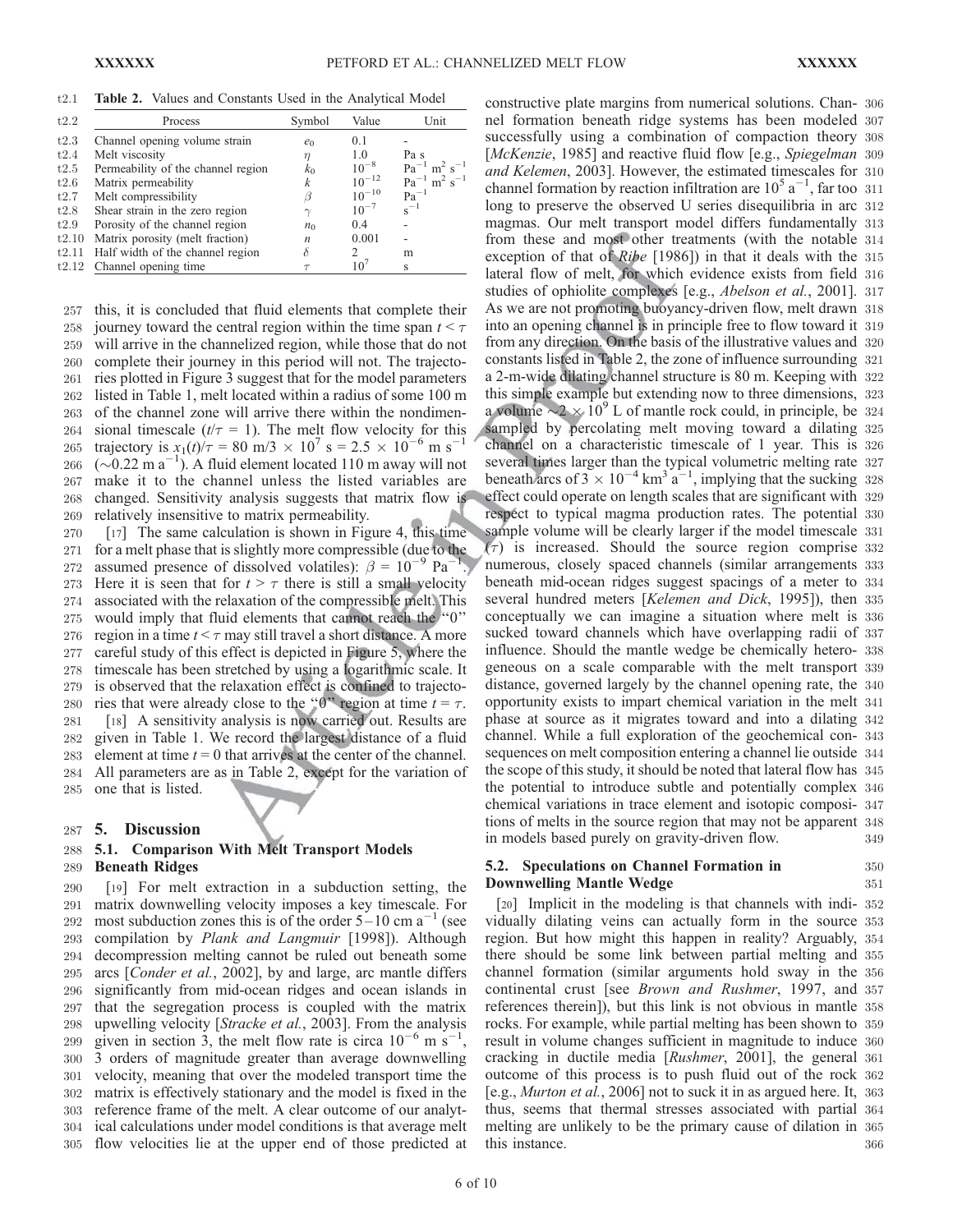[21] The alternative is to appeal to tectonic deformation. It has been noted that the interface between the downwel- ling slab and overriding mantle wedge is a type of shear zone [e.g., van Keken, 2003] resulting in localized, high- temperature viscous deformation. If an elliptical object is 372 simply sheared with shear strain  $\gamma$ , the volume strain is of 373 the order of  $\gamma^2$ . This direct "mean field" approach would imply that the volume strain rate is a second-order effect. This is not so when an inclusion-type theory for elliptical inclusions in an elastic medium (ideal mantle matrix) is 377 considered. Formulas for this are available [*Walpole*, 1977]. Here no full calculations are given, but if the formulae are made relevant to an elliptical channel aligned with major principal direction of the shear direction, the volume strain 381 is of the order of magnitude of the shear strain  $\gamma$  for a channel in which the major principal axis is much greater than the minor principal axis. Thus, it follows that the rate of shear required to drive the process envisaged here must 385 be of the order of magnitude of  $10^{-7}$  s<sup>-1</sup> if the zone marked zero (Figure 1) has a vein concentration of some 10%. Such a rate of shearing is clearly much larger than the mean tectonic background value. The tentative implication is that during subduction, localized zones of dilation leading to channel formation will only occur at higher-than-average (plate tectonic) strain rates. However, the model still requires that melting, or a melt phase, is located within sucking distance of an opening channel. In standard iso- viscous mantle models, the zone of partial melting is restricted to a confined region located above and away from the slab top. However, thermal models based on a non- Newtonian rheology focus heat (and by implication partial melting) much closer to the slab mantle interface where viscous deformation is also most likely to be strongest [e.g., 400 Cagnioncle et al., 2007]. Thus, a qualitative picture, under- pinned in part by robust physics, emerges whereby channels in the wedge melting zone form because of stresses and draw toward them contemporaneous partial melt from their surroundings as they progressively dilate. Arc mantle with non-Newtonian rheology appears to offer the most conve- nient way of colocating the essential ingredients of partial melt and shearing in the mantle wedge such that channels of the kind described here can form in the source region.

# 409 5.3. Implications for U Series Disequilibria in 410 Arc Magmas

 [22] Whatever the finer details of variability in melt composition resulting from radial flow and the mechanism responsible for rapid lithospheric-scale transport of melt to the surface turn out to be, the implications for preserving isotopic disequilibria in arc magmas at source now become clearer. Given the parameters outlined in section 3, small- scale porous flow into veins or channels located in the mantle source region is easily fast enough to preserve excess 226Ra. More controversially, our modeled melt 420 transport times at relevant melt fractions  $(10^{-3})$  are less than the <sup>210</sup>Pb half-life of 22.5 years. This raises the 422 theoretical possibility that some  $210^{6}$ Pb deficits in arc lavas reflect fractionation during partial melting rather than late stage contrasts in gas and magma transport beneath the volcanic edifice [Turner et al., 2004]. A similar conclusion 426 was reached by *Rubin et al.* [2005b], who used  $^{210}Pb$ deficits in mid-ocean ridge basalts to argue for ultrarapid melt extraction rates of less than a decade. Our results 428 suggest that lateral porous media flow on the decimeter 429 scale, driven by relatively modest pressure gradients, is 430 consistent with the idea that short-lived isotope disequilibria 431 in some arc magmas would permit melting at source. 432

[23] In the arc environment this is, in principle, testable 433 by obtaining further  $210Pb$  data on primitive lavas and  $434$ looking for correlations with indices of fluid addition or 435 other melting signals such as  $^{235}U^{-231}Pa$  disequilibria. 436 Moreover, if  $231\text{Pa}^{227}\text{Ac}$  disequilibria were found in arc 437 lavas, this would prove that melting-induced disequilibria 438 formed on the decadal timescale can be preserved since 439 unlike  $^{226}Ra^{-210}Pb$ , there is no gaseous intermediate in this 440 system to offer an alternative explanation. While both of 441 these tests must await further data collection, it is worth- 442 while considering the ramifications of these timescales for 443 melt segregation if applicable. The most obvious is that 444 measured  $^{226}$ Ra excesses would be primary and unaffected  $445$ by decay in any lavas shown to preserve a source  $210Pb$  446 (or  $^{227}$ Ac) signal. First,  $^{230}$ Th- $^{226}$ Ra disequilibria is primarily 447 a function of residual porosity in the melting region, and this 448 could, in principle, be quantified, removing a key unknown 449 in all ingrowth melting models. Second, as  $226$ Ra excesses  $450$ are frequently thought to derive from the base of the arc 451 melting column, tighter constraints on melt ascent would be 452 possible, and these may rule out models invoking significant 453 melt-wall rock interaction during magma passage. Third, 454 the commonly observed decreases in  $(^{226}Ra)^{230}Th$ ) with 455 increasing extent of differentiation would no longer con- 456 strain the timescales of differentiation but rather would 457 require a major role for amphibole during fractionation. 458 Evidence for this has been emerging [Davidson et al., 459 2007]. Instead, differentiation would have to occur on the 460 decadal timescale and, thus, be similar to eruptive periodic- 461 ity. This might reconcile some very young ages from 462 diffusion studies (see review by Turner and Costa [2007]) 463 and would require that differentiation occur during magma 464 ascent and be strongly controlled by decompression [e.g., 465 Blundy and Cashman, 2001] rather than just crystallization 466 due to cooling alone. 467

## Appendix A  $470$

[24] Three regions are distinguished (Figure 1): zero, 471 where the veins comprising the high-permeability channel 472 are located; plus, almost undeformable permeable material 473 to the right of zero at  $x > \delta$ ; and minus, almost undeformable 474 permeable material to the left of 0 at  $x < -\delta$ . The flow is 475 driven by a strain that is ramped up to a value  $e_0$  in a time  $\tau$ . 476 For  $t > \tau$  the strain is constant at  $e_0$ . 477 [25] Biot's equation reads 478

$$
k_0 \frac{\partial^2 p}{\partial x^2} = n_0 \beta \frac{\partial p}{\partial t} + \frac{\partial e}{\partial t} \quad (-\delta < x < \delta) \tag{A1}
$$

$$
k\frac{\partial^2 p}{\partial x^2} = n\beta \frac{\partial p}{\partial t} \quad (x > \delta, \ x < -\delta). \tag{A2}
$$

# [26] The boundary conditions are 482

i

 $p(\delta - \varepsilon, t) = p(\delta + \varepsilon, t) \quad (\varepsilon \to 0),$  (A3) 485

$$
p(-\delta - \varepsilon, t) = p(-\delta + \varepsilon, t) \quad (\varepsilon \to 0), \tag{A4}
$$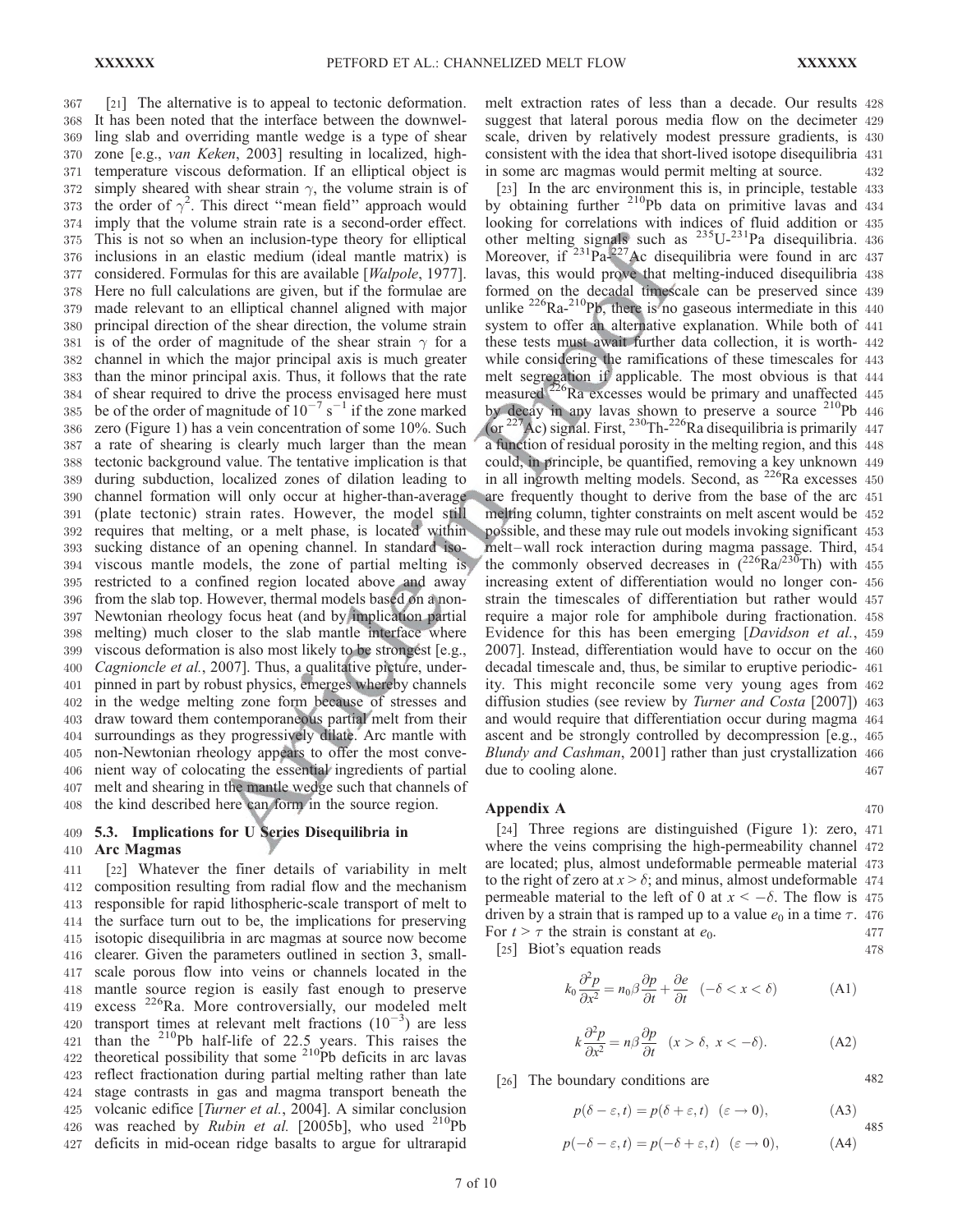so,

487

$$
k_0 \frac{\partial p}{\partial x} (\delta - \varepsilon, t) = k \frac{\partial p}{\partial x} (\delta + \varepsilon, t) \quad (\varepsilon \to 0), \tag{A5}
$$

488

$$
k_0 \frac{\partial p}{\partial x}(-\delta + \varepsilon, t) = k \frac{\partial p}{\partial x}(-\delta - \varepsilon, t) \quad (\varepsilon \to 0), \qquad (A6)
$$

$$
\frac{\partial p}{\partial x}(\pm L, t) = 0 \quad (L \to \infty). \tag{A7}
$$

493 [27] The solution is obtained by Laplace transform with 495 Laplace frequency s:

$$
k_0 \frac{\partial^2 \widehat{p}}{\partial x^2} = n_0 \beta s \widehat{p} + s \widehat{e} \quad (-\delta < x < \delta) \tag{A8}
$$

$$
k\frac{\partial^2 \hat{p}}{\partial x^2} = n\beta s\hat{p} \quad (x > \delta, \ x < -\delta). \tag{A9}
$$

500 [28] The solution is for the minus region,

$$
\widehat{p} = \frac{\widehat{e}k_0\mu_0 e^{\mu(x+\delta)\sqrt{s}}\left(1 - e^{2\mu_0\delta\sqrt{s}}\right)}{\beta n_0 \left(e^{2\mu_0\delta\sqrt{s}}(k\mu + k_0\mu_0) + k\mu - k_0\mu_0\right)},\tag{A10}
$$

501 zero region,

$$
\widehat{p} = \frac{\widehat{e}k\mu\left[e^{\mu_0(x+\delta)\sqrt{s}} + e^{\mu_0(-x+\delta)\sqrt{s}}\right]}{\beta n_0\left(e^{2\mu_0\delta\sqrt{s}}(k\mu + k_0\mu_0) + k\mu - k_0\mu_0\right)},\qquad \text{(A11)}
$$

504 and plus region,

$$
\widehat{p} = \frac{\widehat{e}k_0\mu_0 e^{\mu(-x+\delta)\sqrt{s}}\left(1 - e^{2\mu_0\delta\sqrt{s}}\right)}{\beta n_0 \left(e^{2\mu_0\delta\sqrt{s}}(k\mu + k_0\mu_0) + k\mu - k_0\mu_0\right)},\tag{A12}
$$

506 where  $\mu_0 = \sqrt{n_0 \beta / k_0}$  and  $\mu = \sqrt{n \beta / k}$ . 507 [29] The superficial velocity is obtained from

$$
v = -k \frac{\partial p}{\partial x}.
$$
 (A13)

508 So, the minus region is

$$
\widehat{v} = -\frac{\widehat{e}k k_0 \mu_0 \mu \sqrt{se^{\mu(x+\delta)\sqrt{s}} \left(1 - e^{2\mu_0 \delta \sqrt{s}}\right)}}{\beta n_0 \left(e^{2\mu_0 \delta \sqrt{s}} (k\mu + k_0 \mu_0) + k\mu - k_0 \mu_0\right)},\tag{A14}
$$

510 zero region is

$$
\widehat{v} = \frac{\widehat{e}k^2 \mu \sqrt{s} \left[ \mu_0 e^{\mu_0 (x+\delta)\sqrt{s}} - e^{\mu_0 (-x+\delta)\sqrt{s}} \right]}{\beta n_0 \left( e^{2\mu_0 \delta \sqrt{s}} (k\mu + k_0 \mu_0) + k\mu - k_0 \mu_0 \right)},\tag{A15}
$$

513 and plus region is

$$
\widehat{v} = \frac{\widehat{e}kk_0\mu_0\mu\sqrt{se^{\mu(-x+\delta)\sqrt{s}}}\left(1 - e^{2\mu_0\delta\sqrt{s}}\right)}{\beta n_0 \left(e^{2\mu_0\delta\sqrt{s}}(k\mu + k_0\mu_0) + k\mu - k_0\mu_0\right)}.
$$
\n(A16)

## A1. Solution in the Plus Region 515

[30] The inverse Laplace transform in the plus region is 516 obtained as follows: 517

$$
\begin{split} \widehat{e} & \frac{k_0 \mu_0}{\beta n_0 (k\mu + k_0 \mu_0)} \frac{e^{\mu(-x+\delta)\sqrt{s}} \left(e^{-2\mu_0 \delta \sqrt{s}} - 1\right)}{\left(1 + \frac{k\mu - k_0 \mu_0}{k\mu + k_0 \mu_0} e^{-2\mu_0 \delta \sqrt{s}}\right)} \\ & = \widehat{e} \frac{k_0 \mu_0 e^{\mu(-x+\delta)\sqrt{s}} \left(e^{-2\mu_0 \delta \sqrt{s}} - 1\right)}{\beta n_0 (k\mu + k_0 \mu_0)} \sum_{j=0}^{\infty} \left(\frac{-k\mu + k_0 \mu_0}{k\mu + k_0 \mu_0}\right)^j e^{-2j\mu_0 \delta \sqrt{s}}. \end{split}
$$

[31] Now, a slightly more general approach is taken. First, 518 note that 521

and 
$$
\mathbf{E}^{-1}(e^{-\zeta\sqrt{s}}) = \frac{\zeta}{2\sqrt{\pi t^3}}e^{-\zeta^2/(4t)}
$$

$$
\mathfrak{L}^{-1}(\widehat{e}) = e_0 \frac{t}{\tau} \ (t < \tau) = e_0 \ (t > \tau), \tag{A17}
$$

$$
\mathbf{f}^{-1}\left(\hat{e}e^{-\zeta\sqrt{s}}\right) = \int_{0}^{t} e_0 \frac{(t-\lambda)}{\tau} \frac{\zeta}{2\sqrt{\pi\lambda^3}} e^{-\zeta^2/(4\lambda)} \quad (t < \tau)
$$

$$
= \int_{t-\tau}^{t} e_0 \frac{(t-\lambda)}{\tau} \frac{\zeta}{2\sqrt{\pi\lambda^3}} e^{-\zeta^2/(4\lambda)}
$$

$$
+ \int_{0}^{t-\tau} e_0 \frac{\zeta}{2\sqrt{\pi\lambda^3}} e^{-\zeta^2/(4\lambda)} \quad (t > \tau). \tag{A18}
$$

[32] The integrals are easily done, and the outcome is  $526$ 

$$
\mathcal{E}^{-1}\left(\hat{e}e^{-\zeta\sqrt{s}}\right)
$$
\n
$$
= -\frac{e_0\zeta\sqrt{t}\exp\left(-\frac{\zeta^2}{4t}\right)}{\tau\sqrt{\pi}} + \frac{e_0(2t+\zeta^2)\left[1-\text{erf}\left(\frac{\zeta}{2\sqrt{t}}\right)\right]}{2\tau}\left(t<\tau\right)
$$
\n
$$
= e_0 + \frac{e_0\zeta\left(\exp\left(\frac{-\zeta^2}{4(t-\tau)}\right)\sqrt{t-\tau} - \exp\left(\frac{-\zeta^2}{4t}\right)\sqrt{t}\right)}{\tau\sqrt{\pi}}
$$
\n
$$
\cdot \frac{e_0\left[(2t-2\tau+\zeta^2)\text{erf}\left(\frac{\zeta}{2\sqrt{t-\tau}}\right) - (2t+\zeta^2)\text{erf}\left(\frac{\zeta}{2\sqrt{t}}\right)\right]}{2\tau}
$$
\n
$$
\cdot (t>\tau). \tag{A19}
$$

[33] Call  $\widehat{\Psi}_0 e_0 \equiv \mathcal{L}^{-1} (\widehat{e}e^{-\zeta \sqrt{s}})$ , then the following 531 hierarchy is generated:  $532$ 

$$
\widehat{\Psi}_{1}(s,\zeta)e_{0} = \mathbf{E}^{-1}\left(\widehat{e}\sqrt{s}e^{-\zeta\sqrt{s}}\right) = -\frac{\partial}{\partial\zeta}\mathbf{E}^{-1}\left(\widehat{e}e^{-\zeta\sqrt{s}}\right),\n\widehat{\Psi}_{2}(s,\zeta)e_{0} = \mathbf{E}^{-1}\left(\widehat{e}se^{-\zeta\sqrt{s}}\right) = \frac{\partial^{2}}{\partial\zeta^{2}}\mathbf{E}^{-1}\left(\widehat{e}e^{-\zeta\sqrt{s}}\right),
$$
\n(A20)

8 of 10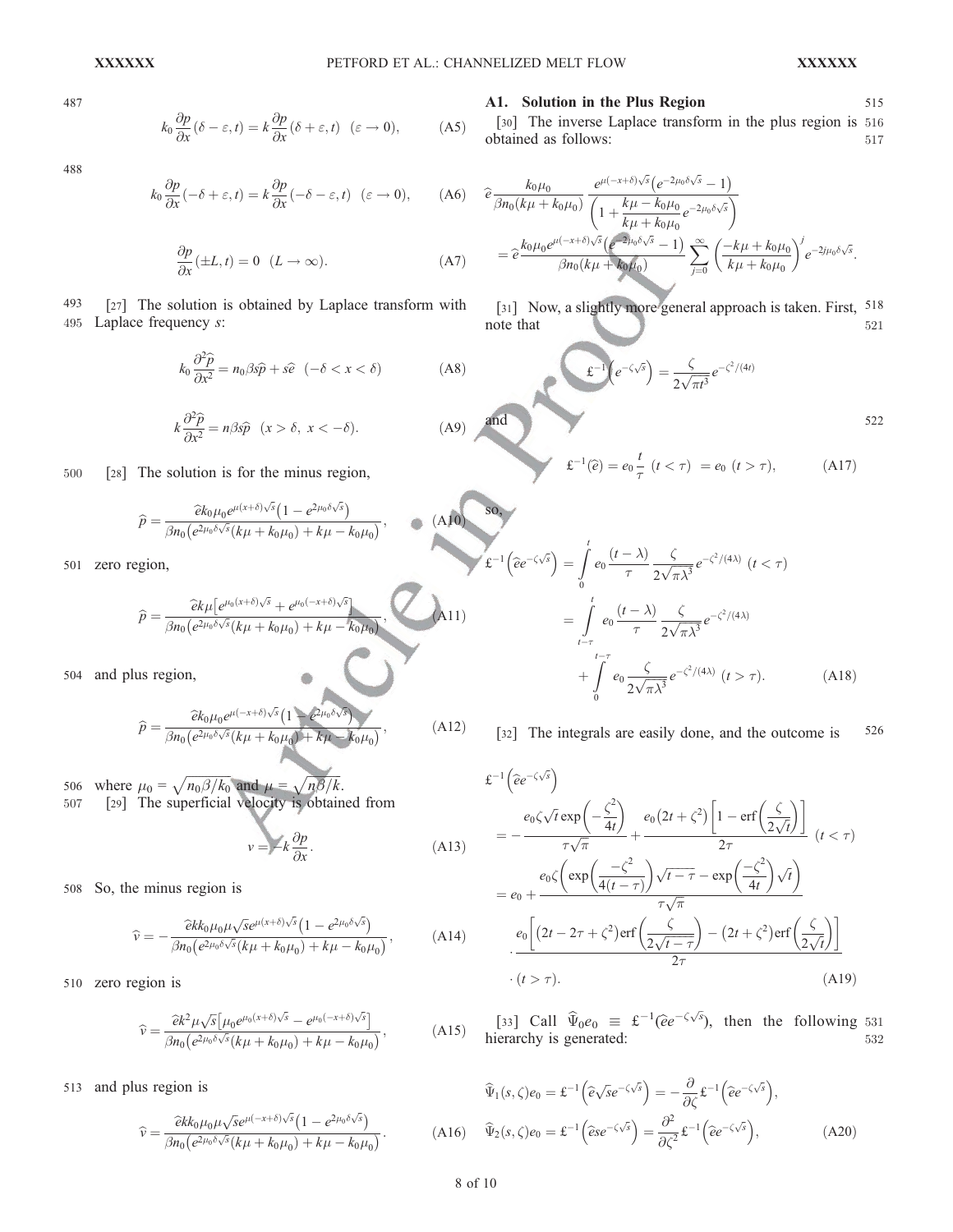534 [34] In the time domain, the differentiations with respect 536 to  $\zeta$  yield the following:

$$
\Psi_1(\zeta, t) = \frac{2\sqrt{t}\exp\left(-\frac{\zeta^2}{4t}\right)}{\tau\sqrt{\pi}} - \frac{\zeta\left[1 - \text{erf}\left(\frac{\zeta}{2\sqrt{t}}\right)\right]}{\tau} \quad (t < \tau)
$$
\n
$$
= -\frac{2\left(\exp\left(\frac{-\zeta^2}{4(t-\tau)}\right)\sqrt{t-\tau} - \exp\left(\frac{-\zeta^2}{4t}\right)\sqrt{t}\right)}{\tau\sqrt{\pi}}
$$
\n
$$
-\frac{\zeta\left[\text{erf}\left(\frac{\zeta}{2\sqrt{t-\tau}}\right) - \text{erf}\left(\frac{\zeta}{2\sqrt{t}}\right)\right]}{\tau} \quad (t > \tau), \qquad \text{(A21)}
$$

$$
\Psi_2(\zeta, t) = \frac{\zeta \left[ 1 - \text{erf}\left(\frac{\zeta}{2\sqrt{t}}\right) \right]}{\tau} \quad (t < \tau)
$$
\n
$$
= \frac{\zeta \left[ \text{erf}\left(\frac{\zeta}{2\sqrt{t - \tau}}\right) - \text{erf}\left(\frac{\zeta}{2\sqrt{t}}\right) \right]}{\tau} \quad (t > \tau), \tag{A22}
$$

$$
\Psi_3(\zeta, t) = \frac{\exp\left(-\frac{\zeta^2}{4t}\right)}{\tau\sqrt{\pi t}} \quad (t < \tau)
$$
\n
$$
= \frac{\exp\left(\frac{-\zeta^2}{4t}\right)}{\tau\sqrt{\pi t}} - \frac{\exp\left(\frac{-\zeta^2}{4(t-\tau)}\right)}{\tau\sqrt{\pi(t-\tau)}} \quad (t > \tau), \tag{A23}
$$

$$
p(x,t) = \frac{e_0 k_0 \mu_0}{\beta n_0 (k\mu + k_0 \mu_0)} \sum_{j=0}^{\infty} \left( \frac{-k\mu + k_0 \mu_0}{k\mu + k_0 \mu_0} \right)
$$
  
 
$$
\cdot \left[ \Psi_0(\mu(x-\delta) + 2(j+1)\mu_0 \delta, t) - \Psi_0(\mu(x-\delta) + 2j\mu_0 \delta, t) \right],
$$
 (A24)

$$
v(x,t) = -\frac{e_0 k k_0 \mu_0 \mu}{\beta n_0 (k \mu + k_0 \mu_0)} \sum_{j=0}^{\infty} \left( \frac{-k \mu + k_0 \mu_0}{k \mu + k_0 \mu_0} \right)^j
$$

$$
\cdot \left[ \Psi_1(\mu(x - \delta) + 2(j + 1)\mu_0 \delta, t) - \Psi_1(\mu(x - \delta) + 2j\mu_0 \delta, t) \right] \tag{A25}
$$

# 547 A2. Long Time Approximation

548 [35] For long times, that is for  $t \gg 4(\mu_0 \delta)^2$ , the formulas 549 may be approximated. In the plus region,

$$
\widehat{p} = \widehat{e}e^{\mu(-x+\delta)\sqrt{s}} \left(\frac{\delta\sqrt{s}}{\sqrt{\beta n k}} - \frac{\delta^2 n_0 s}{nk}\right),\tag{A26}
$$

$$
\widehat{v} = \widehat{e}e^{\mu(-x+\delta)\sqrt{s}} \left(-\delta s + \delta^2 n_0 s^{3/2} \sqrt{\frac{\beta}{nk}}\right). \tag{A27}
$$

552 In the time domain, these become

$$
p(x,t) = -\frac{e_0 \delta}{\sqrt{\beta n k}} \Psi_1(\mu(x-\delta),t) + \frac{e_0 \delta^2 n_0}{nk} \Psi_2(\mu(x-\delta),t)
$$
\n(A28)

$$
v(x,t) = -e_0 \delta \Psi_2(\mu(x-\delta),t) + e_0 \delta^2 n_0 \Psi_3(\mu(x-\delta),t). \quad (A29)
$$

[36] Acknowledgments. N.P. would like to thank Macquarie Univer- 558 sity and the Royal Society, London, for financial support. S.T. acknowl- 559 edges the ARC for a Federation Fellowship. Craig Lundstrom and an 560 anonymous reviewer are thanked for helpful comments. 561 anonymous reviewer are thanked for helpful comments.

#### References 562

| Abelson, M., G. Baer, and A. Agnon (2001), Evidence from gabbro of the                                                                                                                                                                 | -563                     |
|----------------------------------------------------------------------------------------------------------------------------------------------------------------------------------------------------------------------------------------|--------------------------|
| Troodos ophiolite for lateral magma transport along a slow-spreading                                                                                                                                                                   | 564                      |
| mid-ocean ridge, <i>Nature</i> , $409$ , $72-75$ .                                                                                                                                                                                     | 565                      |
| Aharonov, E., J. A. Whitehead, P. B. Kelemen, and M. Spiegelman (1995),                                                                                                                                                                | 566                      |
| Channeling instability of upwelling melt in the mantle, <i>J. Geophys. Res.</i> ,                                                                                                                                                      | 567                      |
| $100, 20,433 - 20,450.$                                                                                                                                                                                                                | 568                      |
| Asimow, P. D., and E. M. Stolper (1999), Steady state mantle–melt inter-                                                                                                                                                               | 569                      |
| actions in one dimension: 1. Equilibrium transport and melt focusing,                                                                                                                                                                  | 570                      |
| J. Petrol., 40, 475–494.                                                                                                                                                                                                               | 571                      |
| Blundy, J., and K. Cashman (2001), Ascent-driven crystallisation of dacite                                                                                                                                                             | 572                      |
| magmas at Mount St Helens, 1980–1986, Contrib. Mineral. Petrol., 140,                                                                                                                                                                  | 573                      |
| $631 - 650.$<br>Bourdon, B., S. Turner, and N. M. Ribe (2005), Partial melting and upwel-<br>ling rates beneath the Azores from a U-series isotope perspective, Earth                                                                  | 574<br>575<br>576<br>577 |
| Planet. Sci. Lett., 239, 42-56.<br>Brown, M., and T. Rushmer (1997), The role of deformation in the<br>movement of granitic melt: Views from the laboratory and the field, in                                                          | 578<br>579               |
| Deformation-Enhanced Fluid Transport in the Earth's Crust and Mantle,                                                                                                                                                                  | 580                      |
| edited by M. B. Holness, pp. 111–139, Chapman and Hall, London.                                                                                                                                                                        | 581                      |
| Cagnioncle, A.-M., E. M. Parmentier, and L. T. Elkins-Tanton (2007),                                                                                                                                                                   | 582                      |
| Effect of solid flow above a subducting slab on water distribution and                                                                                                                                                                 | 583                      |
| melting at convergent boundaries, <i>J. Geophys. Res.</i> , 112, B09402,                                                                                                                                                               | 584                      |
| doi:10.1029/2007JB004934.                                                                                                                                                                                                              | 585                      |
| Conder, J. A., D. A. Wiens, and J. Morris (2002), On the decompression                                                                                                                                                                 | 586                      |
| melting structure at volcanic arcs and back-arc spreading centers,                                                                                                                                                                     | 587                      |
| Geophys. Res. Lett., 29(15), 1727, doi:10.1029/2002GL015390.                                                                                                                                                                           | 588                      |
| Davidson, J., S. Turner, A. Dosseto, and H. Handley (2007), Amphibole                                                                                                                                                                  | 589                      |
| sponge in arc crust?, Geology, 35, 787-790.                                                                                                                                                                                            | 590                      |
| Huang, F., and C. C. Lundstrom (2007), <sup>231</sup> Pa excesses in arc volcanic                                                                                                                                                      | 591                      |
| rocks: Constraints on melting rates at convergent margins, <i>Geology</i> , 35,                                                                                                                                                        | 592                      |
| $1007 - 1010.$                                                                                                                                                                                                                         | 593                      |
| Kelemen, P. B., and H. J. B. Dick (1995), Focused melt flow and localized                                                                                                                                                              | 594                      |
| deformation in the upper mantle: Juxtaposition of replacive dunite and                                                                                                                                                                 | 595                      |
| ductile shear zones in the Josephine peridotite, SW Oregon, J. Geophys.                                                                                                                                                                | 596                      |
| Res., 100, 423–438.                                                                                                                                                                                                                    | 597                      |
| Maaloe, S. (2005), Extraction of melt from veined mantle source regions                                                                                                                                                                | 598                      |
| during eruptions, <i>J. Volcanol. Geotherm. Res.</i> , 147, 377–390.                                                                                                                                                                   | 599                      |
| McKenzie, D. (1985), $^{230}$ Th- $^{238}$ U disequilibrium and the melting process                                                                                                                                                    | 600                      |
| beneath ridge axes, <i>Earth Planet. Sci. Lett.</i> , 72, 149–157.                                                                                                                                                                     | 601                      |
| Murton, J. B., R. Peterson, and J.-C. Ozouf (2006), Bedrock fracture by ice                                                                                                                                                            | 602                      |
| segregation in cold regions, <i>Science</i> , 314, 1127–1129.                                                                                                                                                                          | 603                      |
| Plank, T., and C. H. Langmuir (1998), The chemical composition of                                                                                                                                                                      | 604                      |
| subducting sediment and its consequences for the crust and mantle,                                                                                                                                                                     | 605                      |
| Chem. Geol., 145, 325–394.                                                                                                                                                                                                             | 606                      |
| Ribe, N. M. (1986), Melt segregation driven by dynamic forcing, <i>Geophys</i> .                                                                                                                                                       | 607                      |
| Res. Lett., 13, 1462–1465.                                                                                                                                                                                                             | 608                      |
| Rubin, K. H., I. van der Zander, M. C. Smith, and E. C. Bergmanis (2005a),                                                                                                                                                             | 609                      |
| <sup>210</sup> Pb- <sup>226</sup> Ra- <sup>230</sup> Th disequilibria in very young mid-ocean ridge basalts,                                                                                                                           | 610                      |
| Geochim. Cosmochim. Acta, 69, A338.                                                                                                                                                                                                    | 611                      |
| Rubin, K. H., I. van der Zander, M. C. Smith, and E. C. Bergmanis (2005b),                                                                                                                                                             | 612                      |
| New speed limit for ocean ridge magmatism, <i>Nature</i> , 437, 534–538.                                                                                                                                                               | 613                      |
| Rushmer, T. (2001), Volume change during partial melting reactions:                                                                                                                                                                    | 614                      |
| Implications for melt extraction, melt geochemistry and crustal rheology,                                                                                                                                                              | 615                      |
| <i>Tectonophysics</i> , 342, 389–405.                                                                                                                                                                                                  | 616                      |
| Sleep, N. H. (1988), Tapping melts by veins and dykes, <i>J. Geophys. Res.</i> ,                                                                                                                                                       | 617                      |
| $93, 10,225 - 10,272.$                                                                                                                                                                                                                 | 618                      |
| Spiegelman, M., and T. Elliott (1993), Consequences of melt transport for                                                                                                                                                              | 619                      |
| uranium series disequilibrium, <i>Earth Planet. Sci. Lett.</i> , 118, 1–20.                                                                                                                                                            | 620                      |
| Spiegelman, M., and P. B. Kelemen (2003), Extreme chemical variability as                                                                                                                                                              | 621                      |
| a consequence of channelized melt transport, <i>Geochem. Geophys. Geo-</i>                                                                                                                                                             | 622                      |
| syst., 4(7), 1055, doi:10.1029/2002GC000336.                                                                                                                                                                                           | 623                      |
| Spiegelman, M., P. B. Kelemen, and E. Aharonov (2001), Causes and 624<br>consequences of flow organization during melt transport: The reaction<br>infiltration instability in compactible media, J. Geophys. Res., 106,                | 625<br>626               |
| $2061 - 2077.$<br>Stevenson, D. J. (1989), Spontaneous small scale melt segregation in partial 628                                                                                                                                     | 627                      |
| melts undergoing deformation, <i>Geophys. Res. Lett.</i> , 16, 1067–1070.<br>Stracke, A., A. Zindler, V. J. M. Salters, D. McKenzie, and K. Groendvold 630<br>(2003), The dynamics of melting beneath Theistareykir, northern Iceland, | 629<br>631               |
| Geochem. Geophys. Geosyst., 4(10), 8513, doi:10.1029/2002GC000347.                                                                                                                                                                     | 632                      |
| Stracke, A., B. Bourdon, and D. McKenzie (2006), Melt extraction in the                                                                                                                                                                | 633                      |
| Earth's mantle: Constraints from U-Th-Pa-Ra studies in oceanic basalts,                                                                                                                                                                | 634                      |
| Earth Planet. Sci. Lett., 244, 97–112.                                                                                                                                                                                                 | 635                      |